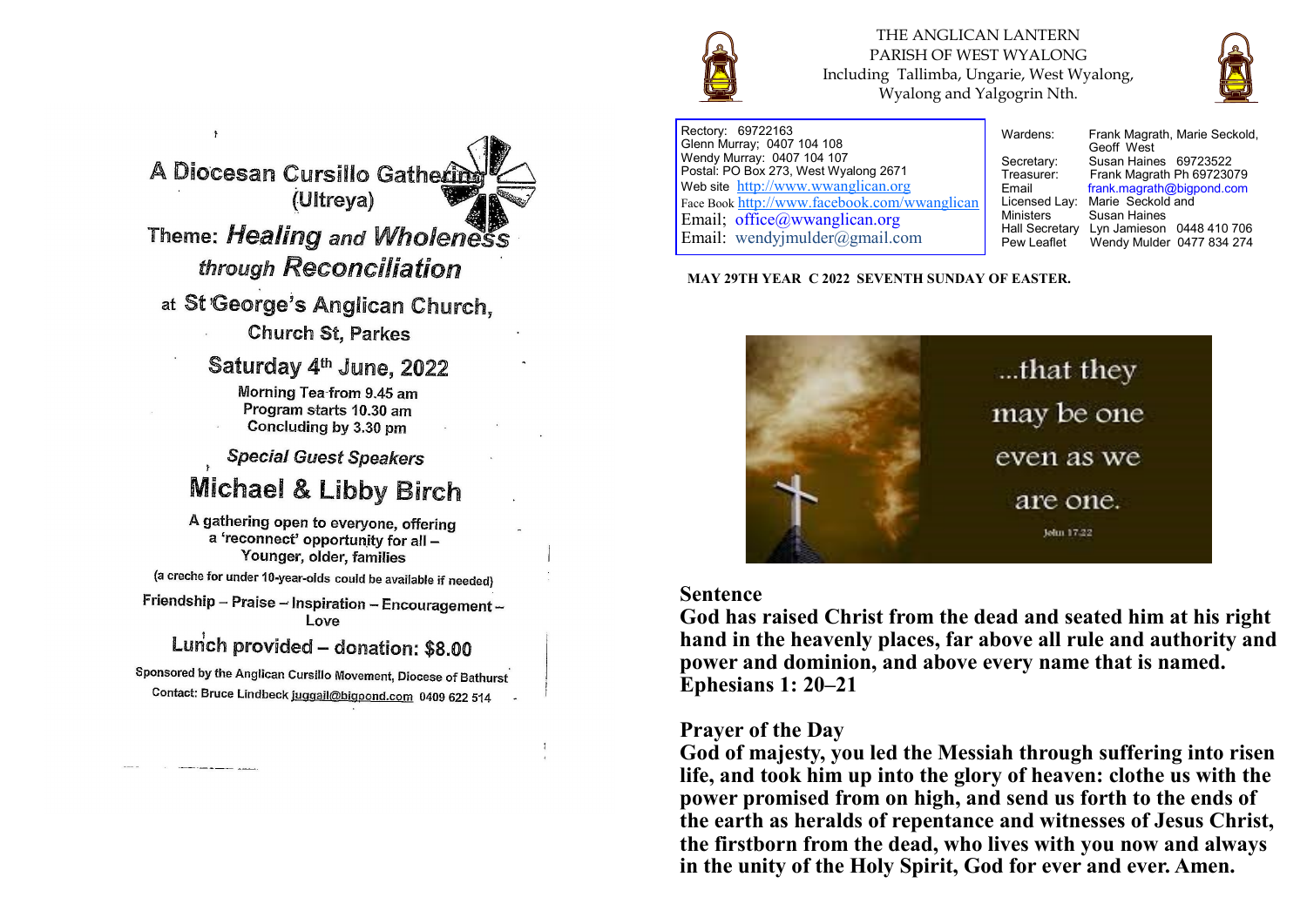### **Acts 4: 1-31**

**4 The priests and the captain of the temple guard and the Sadducees came up to Peter and John while they were speaking to the people. 2 They were greatly disturbed because the apostles were teaching the people, proclaiming in Jesus the resurrection of the dead. 3 They seized Peter and John and, because it was evening, they put them in jail until the next day. 4 But many who heard the message believed; so the number of men who believed grew to about five thousand. 5 The next day the rulers, the elders and the teachers of the law met in Jerusalem. 6 Annas the high priest was there, and so were Caiaphas, John, Alexander and others of the high priest's family. 7 They had Peter and John brought before them and began to question them: "By what power or what name did you do this?" 8 Then Peter, filled with the Holy Spirit, said to them: "Rulers and elders of the people! 9 If we are being called to account today for an act of kindness shown to a man who was lame and are being asked how he was healed, 10 then know this, you and all the people of Israel: It is by the name of Jesus Christ of Nazareth, whom you crucified but whom God raised from the dead, that this man stands before you healed. 11 Jesus is "'the stone you builders rejected, which has become the cornerstone.' 12 Salvation is found in no one else, for there is no other name under heaven given to mankind by which we must be saved." 13 When they saw the courage of Peter and John and realized** 

## *We welcome everyone worshipping here today.*

# **HAPPY BIRTHDAY:**

Congratulations to Happy<br>**Bl**ithday those celebrating: Birthdays: Pearl Woolstencroft 30th (100), Marnie Meacham 31st (90) No Anniversaries this week.



PCC:

The next PCC Meeting will be held after Church on 26th June.

 $* * *$ 

**10am Tuesday Services** recommences from June 7th in the Church's Vestry. Entry via the Western or rear doors please. Masks are encouraged.

> $\star$  $\star$ -\*

# **NOTES:**

On Sunday 5th June, morning tea will be held in the Rectory to celebrate 100 years. Please will those who can bring along a plate of eats.

\* \* \*

On Sunday, 19th June, we will be celebrating our Patronal Festival. Hopefully we may have a guest speaker and we will be able to have an Extended Communion Service.

 **\* \* \***

**By day the LORD commands his steadfast love; and at night his song is with me, a prayer to the God of my life. —Psalm 42: 8**

 **\* \* \***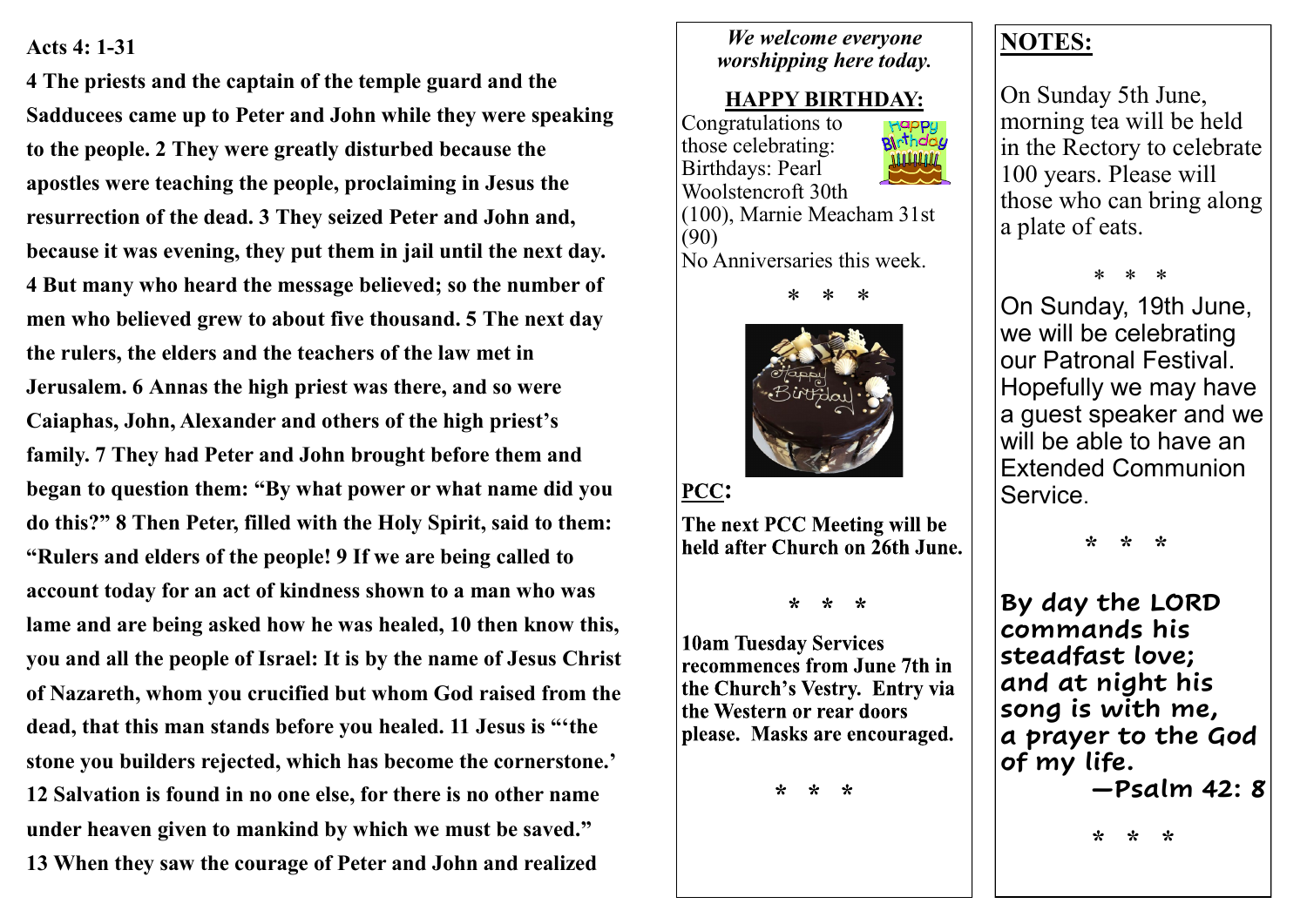| <b>SEVENTH SUNDAY OF EASTER</b><br><b>Covid Officer:</b>                                                                                                    |                                                                                            | <b>Next Service 5TH JUNE 2022</b><br><b>MORNING PRAYER</b><br><b>SIDE PERSONS:</b> |
|-------------------------------------------------------------------------------------------------------------------------------------------------------------|--------------------------------------------------------------------------------------------|------------------------------------------------------------------------------------|
| READINGS FOR THIS SUNDAY Year B<br>Licensed Lay<br>Minister on Duty<br>Intincture Cup                                                                       | <b>Wendy Murray</b><br><b>Glen Murray</b>                                                  | <b>Pearl Woolstencroft</b><br>hutterstock - 22                                     |
| Acts 4: 1-31                                                                                                                                                | <b>Fran Mitchell</b>                                                                       | <b>MORNING TEA</b>                                                                 |
| Rev. 22: 12-22                                                                                                                                              | <b>Jan Heffer</b>                                                                          | <b>Helen West</b>                                                                  |
| John 17: 20-26                                                                                                                                              |                                                                                            | <b>CHURCH CLEANING</b>                                                             |
| <b>Parish of West Wyalong Mission</b><br><b>Statement</b>                                                                                                   |                                                                                            | Arrangements have been made<br>for professional cleaner to come                    |
| WE SHALL SERVE CHRIST AND OUR<br><b>LOCAL COMMUNITY AS AN ALL-AGE</b><br>WELL-RESOURCED GROWING ANGLICAN<br>FELLOWSHIP USING THE<br>"FIVE MARKS OF MISSION" |                                                                                            | <b>BRASS CLEANING</b>                                                              |
|                                                                                                                                                             | 1. Proclaim the Good News of the Kingdom.<br>2. Teach, baptise, and nurture new believers. | <b>FLOWER ARRANGING</b><br><b>Shirley Magrath</b>                                  |
| 3. Respond to human need by loving service<br>4 Seek to transform unjust structures of                                                                      |                                                                                            |                                                                                    |
| society.                                                                                                                                                    |                                                                                            | <b>COUNTING TODAY</b>                                                              |
| 5 Strive to safeguard the integrity of creation<br>and sustain and renew the life of the earth                                                              |                                                                                            | <b>Frank Magrath</b>                                                               |
| <b>READINGS FOR SUNDAY 29TH MAY 2022</b><br>Licensed Lay Minister on duty                                                                                   |                                                                                            | hutterstock - 22333                                                                |
| Acts 4: 1-31                                                                                                                                                | <b>Fran Mitchell</b>                                                                       | <b>Service Schedule</b>                                                            |
| Rev.22: 12-22                                                                                                                                               | <b>Jan Heffer</b>                                                                          |                                                                                    |
| John 17: 20-26                                                                                                                                              |                                                                                            |                                                                                    |
| If you are unable to read on<br>the day, please contact Fran<br><b>Mitchell on 0429724221</b>                                                               |                                                                                            | <b>SERVICE FOR NEXT SUNDAY:</b><br>9.30 am Morning Prayer                          |
|                                                                                                                                                             |                                                                                            |                                                                                    |

**that they were unschooled, ordinary men, they were astonished and they took note that these men had been with Jesus. 14 But since they could see the man who had been healed standing there with them, there was nothing they could say. 15 So they ordered them to withdraw from the Sanhedrin and then conferred together. 16 "What are we going to do with these men?" they asked. "Everyone living in Jerusalem knows they have performed a notable sign, and we cannot deny it. 17 But to stop this thing from spreading any further among the people, we must warn them to speak no longer to anyone in this name." 18 Then they called them in again and commanded them not to speak or teach at all in the name of Jesus. 19 But Peter and John replied, "Which is right in God's eyes: to listen to you, or to him? You be the judges! 20 As for us, we cannot help speaking about what we have seen and heard." 21 After further threats they let them go. They could not decide how to punish them, because all the people were praising God for what had happened. 22 For the man who was miraculously healed was over forty years old. 23 On their release, Peter and John went back to their own people and reported all that the chief priests and the elders had said to them. 24 When they heard this, they raised their voices together in prayer to God. "Sovereign Lord," they said, "you made the heavens and the earth and the sea, and everything in them. 25 You spoke by the Holy Spirit**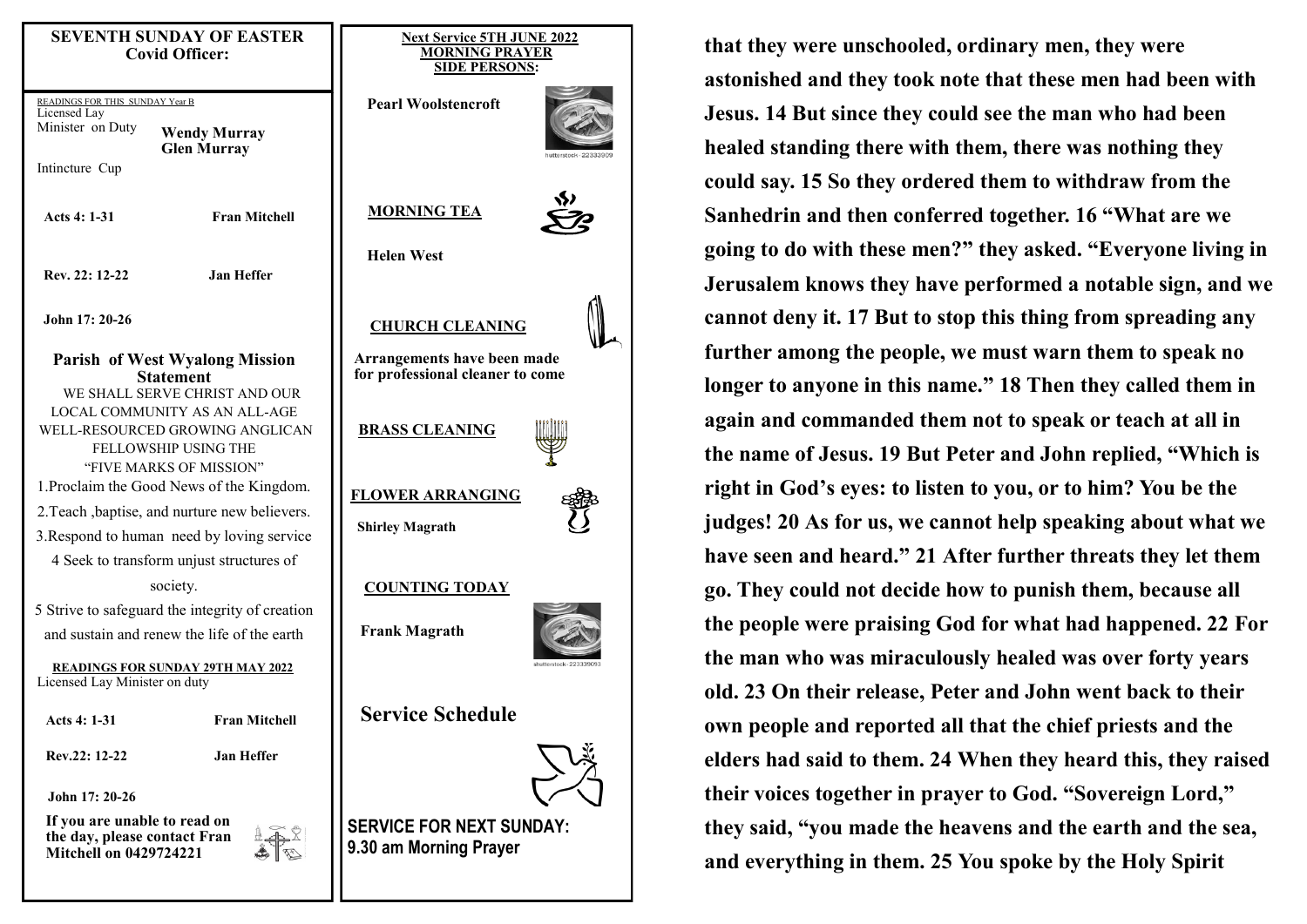**through the mouth of your servant, our father David: "'Why do the nations rage and the peoples plot in vain? 26 The kings of the earth rise up and the rulers band together against the Lord and against his anointed one. 27 Indeed Herod and Pontius Pilate met together with the Gentiles and the people of Israel in this city to conspire against your holy servant Jesus, whom you anointed. 28 They did what your power and will had decided beforehand should happen. 29 Now, Lord, consider their threats and enable your servants to speak your word with great boldness. 30 Stretch out your hand to heal and perform signs and wonders through the name of your holy servant Jesus." 31 After they prayed, the place where they were meeting was shaken. And they were all filled with the Holy Spirit and spoke the word of God boldly.**

**Hear the word of the Lord.**

**Thanks be to God.**

 **\* \* \***

# **Psalm 97**

**1 The Lord is king; let the earth rejoice: let the multitude of islands be glad.**

**2 Clouds and darkness are round about him: righteousness and justice**

**are the foundation of his throne.**

**3 Fire goes before him:**

**and burns up his enemies on every side.**



**Prayer Requests Our Nation :** Prime Minister, Premier, our Mayor and Councillors. All elected and appointed people in positions of responsibility and their decision making.



**Worldwide Church:** The Church of South India (United).

**National Church:** Theological Colleges and Church schools throughout Australia: pray that many more will offer themselves as candidates for ministry and that our church schools will not be 'church' in name only, but places where the gospel is proclaimed and lived out.

**Bathurst Diocese:** Members of Bishop-in-Council and the Bishop's Leadership Team for wisdom and a gospel basis for all their decisions. We also pray for Trustees and members of the Boards of the Anglican Property Trust (APT) and the Anglican Managed Investment Fund (AMIF) along with the Endowment of the See, that they will be wise stewards of all that has been entrusted to them. Pray for Bishop Mark Calder and Susan.

**Local needs:** Pray for the ministries through and in Op Shops around our Diocese, that they will be centres that spread the love of Jesus.

**Parish:** We pray for a faithful Priest who can encourage and equip us for our ministry in our community.

**Community**: We pray for our community as a whole and Lions, Rotary, Men's Shed, Probus, CWA, Hospital Auxiliary, RSL Auxiliary, Community Transport and Drivers, Ambulance and Police Services, all Doctors and Nursing Staff at our local hospital.

**We pray for Healing for:** All patients, who are in hospital, the Residents of the Waratah Village. We give thanks for the doctors and all staff who take care of them.

**Faithful Departed:** We pray for the families of their departed loved ones on the anniversary of their death: Ruby O'Keefe, Kevin Steele, Norma Duncan, Terry Gathercole, Ellen McDonald, Albert Warner, Barbara Beazley, Wendy Duff, Alison Templeman, Vera Cooper, Henriette Meacham, Brenda Crampton, David Beetson, George Linsdell, Jane McFadyen.

# ANGLiCARE

Sentences, prayer and readings from A<del>l-DA. Copyngin 1990, The</del> Anglican Church of Australia Trust Corporation From the<br>text of A Prayer Book for Australia, published under the imprint of Broughton Books. Reproduced with ual names are published only with written permission Bible readings from New Revised standard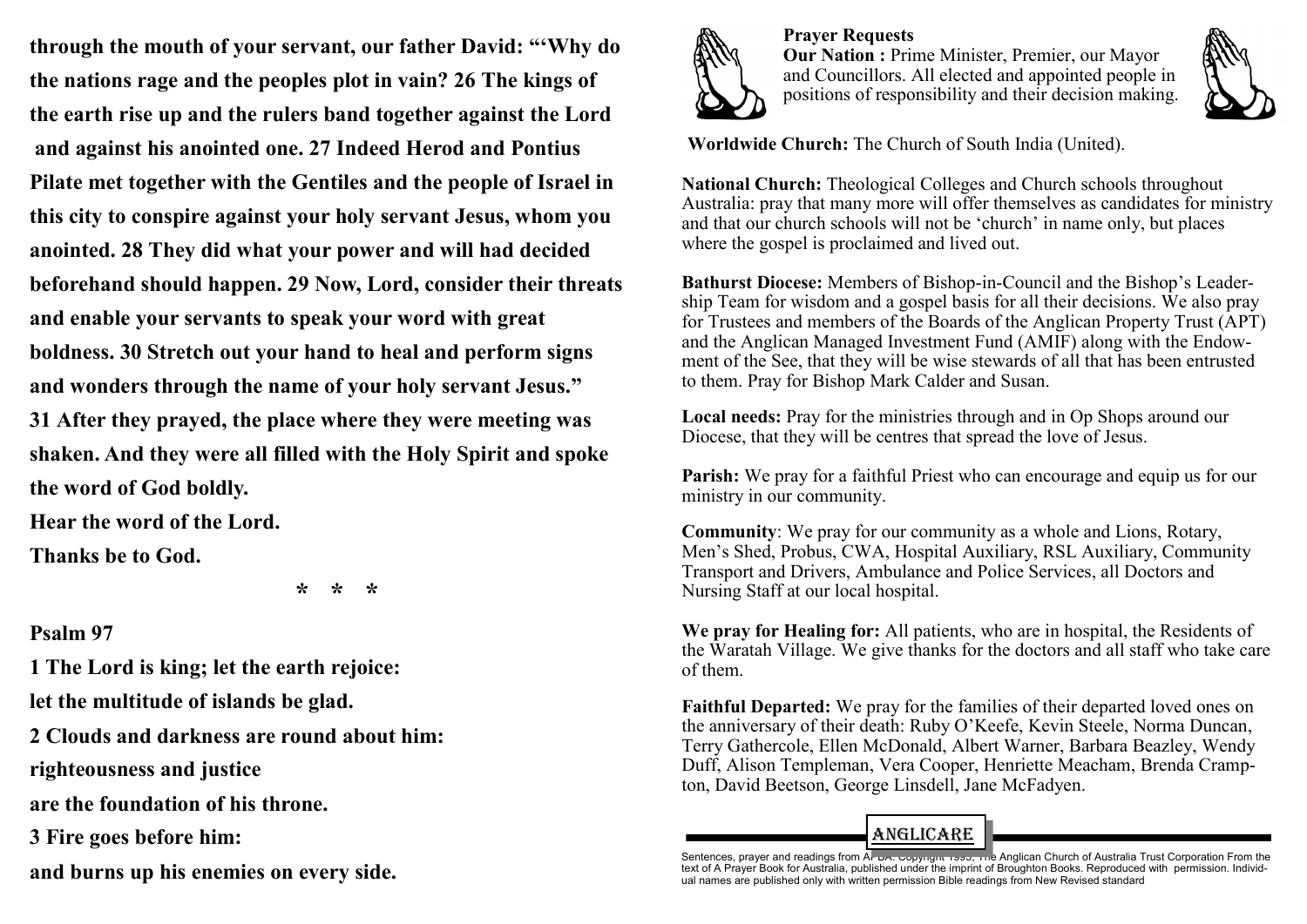### Dear Sisters and Brothers,

### **How is your resilience?**

Resilience is not recovering back to how I was before being knocked about. Resilience for Christians is recovering to something stronger. Resilience is coming out of life's difficulties having grown in God and become a person who understands God better than before. Do you notice as we go through life it appears harder to do so? As we live life we seem to be unravelling or eroding. Can you look up Psalm 23 and read it to yourself please? I believe Psalm 23's purpose in the Bible is to remind us of the Almighty God, who sends His Spirit to walk with us in all life's difficulties. Yes, all of life. Here is a believer's life with God. Our God who provides abundantly for us and will be by our side protecting and guiding us in the challenging times. Notice the psalm does not predict blithely that our life will be all roses. It does predict we can live our lives in a relationship with God that supports us and educates us. Psalm 23 speaks of the confidence in God we can have for today's troubles and strains that will come. Problems and challenges in life like those in Psalm 27. But look how we are kept safe, especially in verses 5-7 in Psalm 27. Psalm 23 confirms that our Creator God wants to see us grow closer to Him through the difficulties and thrills of this life. Becoming closer to him. (Read John 10:27-28) Please read Psalm 23 again keeping in mind that God wants us to walk through our lives in His care and companionship. Use it as a reminder of your Father God who wants to be with you in the difficult and challenging times. Use it as a call to God for help as you struggle. Use it as praise and thanks to God for being with you as you enjoy the blessings of His company.

While doing so build a more resilient life for yourself and others through knowing and growing with God. (Read Jude 1:27-28)

## *Glenn Murray*

**4 His lightnings light the world: the earth sees it and quakes. 5 The mountains melt like wax before his face: from before the face of the Lord of all the earth. 6 The heavens have proclaimed his righteousness: and all peoples have seen his glory. 7 They are ashamed, all those who serve idols and glory in mere nothings: all gods bow down before him. 8 Zion heard and was glad, and the daughters of Judah rejoiced: because of your judgements, O God. 9 For you, Lord, are most high over all the earth: you are exalted far above all gods. 10 The Lord loves those that hate evil: the Lord guards the life of the faithful, and delivers them from the hand of the ungodly. 11 Light dawns for the righteous: and joy for the true of heart. 12 Rejoice in the Lord, you righteous: and give thanks to his holy name.**

 **\* \* \***

## **Revelation 22: 12-22**

**12 'See, I am coming soon; my reward is with me, to repay according to everyone's work. 13 I am the Alpha and the**